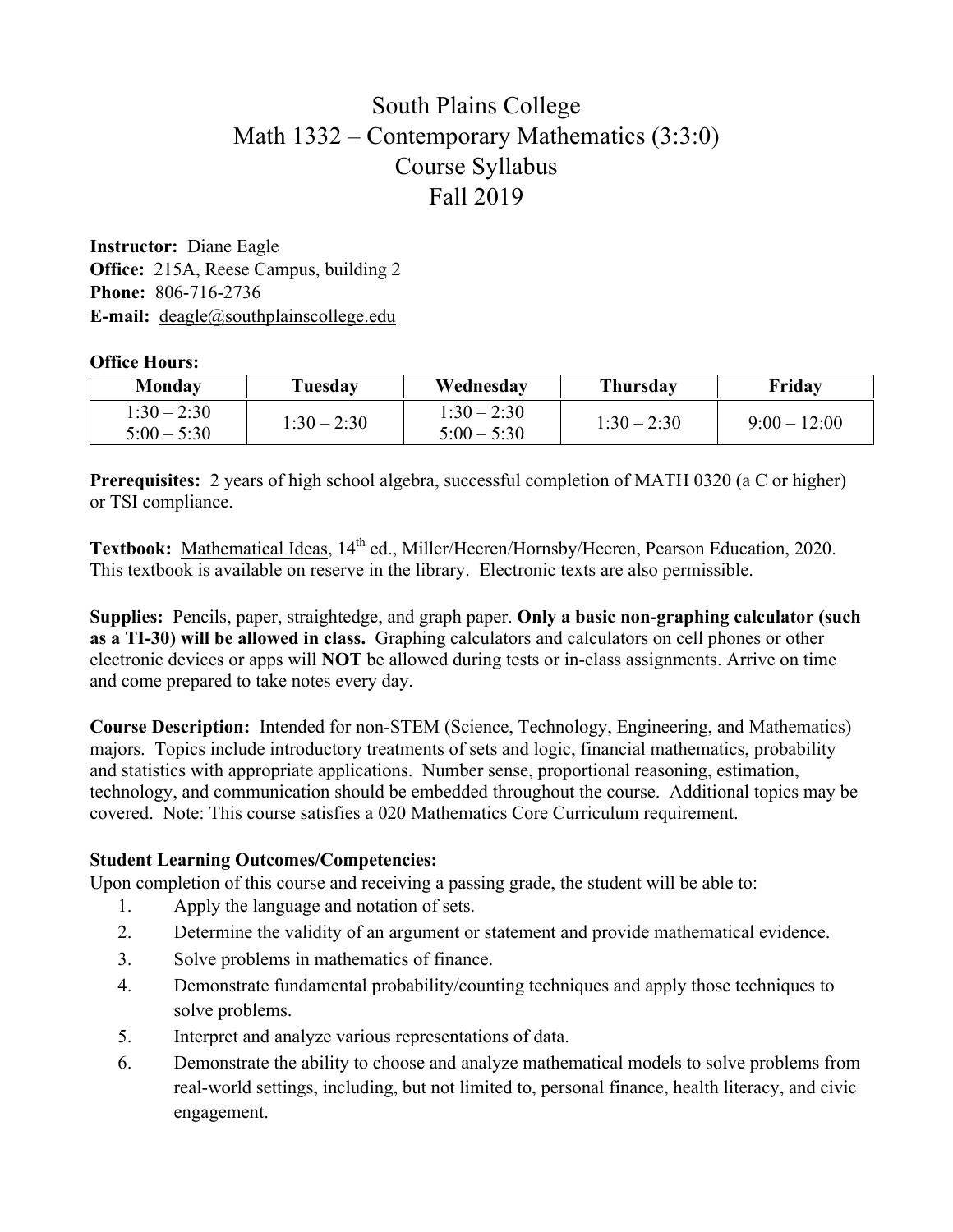### **General Education Core Objectives:**

- 1. **Critical Thinking:** Students will develop habits of mind, allowing them to appreciate the processes by which scholars in various disciplines organize and evaluate data and use the methodologies of each discipline to understand the human experience.
- 2. **Communication Skills:** Students will communicate ideas, express feelings and support conclusions effectively in written, oral and visual formats.
- 3. **Empirical and Quantitative Skills:** Students will develop quantitative and empirical skills to understand, analyze and explain natural, physical and social realms.

**Course Evaluation:** Your final grade will be determined by the average of four tests (400 points) the comprehensive final exam (120 points) and homework assignments (80 points.) A total of 600 points are possible. The number of points earned will follow the grading scale below:

| <b>Grading Scale:</b> | A             | 90 to 100 | 537 to 600 points   |
|-----------------------|---------------|-----------|---------------------|
|                       | B             | 80 to 89  | $477$ to 536 points |
|                       | $\mathcal{C}$ | 70 to 79  | $417$ to 476 points |
|                       | Ð             | 60 to 69  | $357$ to 416 points |
|                       | F             | Below 60  | 0 to 356 points     |

**Exams:** Dates for the 4 major tests and comprehensive final exam are listed on the calendar. **There are NO makeup tests!** If you miss one of the 4 major tests, your final exam will count twice to replace the missing grade. A second missed test will be averaged as a zero. The final exam grade (if higher) will also replace the lowest major exam grade; however, if the final exam is lower than any of the 4 major exam grades, then it will only count once in the course average.

**Homework Assignments:** Homework is assigned from each section covered, and time will be available at the beginning of each class to ask questions. Consistently working problems reinforces the skills and concepts presented, and is essential for success in this course. Focus your effort on being able to complete the problems without any outside resources. Homework assignments will be collected the following class period. All steps/work must be shown and the answer clearly indicated to receive credit. Do not submit "answer sheets." **Absolutely NO late homework assignments will be accepted.**  Homework grades comprise approximately 13% of your overall average.

**Bonus Points:** Students will have the opportunity to make corrections on **one** test (final exam not included) of their choosing, for up to 50% of the points missed. Corrections are due the following class period after the test is handed back. Test corrections must have complete and correct solutions and be turned in on a separate sheet of paper **with** the exam.

**Tutoring:** Students can obtain free tutoring in room M116 in the math building on the South Plains Campus in Levelland or in Building 2 at the Reese Center. Tutoring schedules will be posted on campus. Please remember to sign in when you seek the help of a tutor in each of these places.

**Additional Resources:** Blackboard is the online management system used for this course. Your grades, along with the course syllabus, handouts, reviews, and other resources can all be accessed through Blackboard. PowerPoint slides accompanying this textbook are available on Blackboard and handouts may be printed. Opportunities for additional points are occasionally posted. **Be sure to check Blackboard and your SPC email account regularly for class announcements and updates.**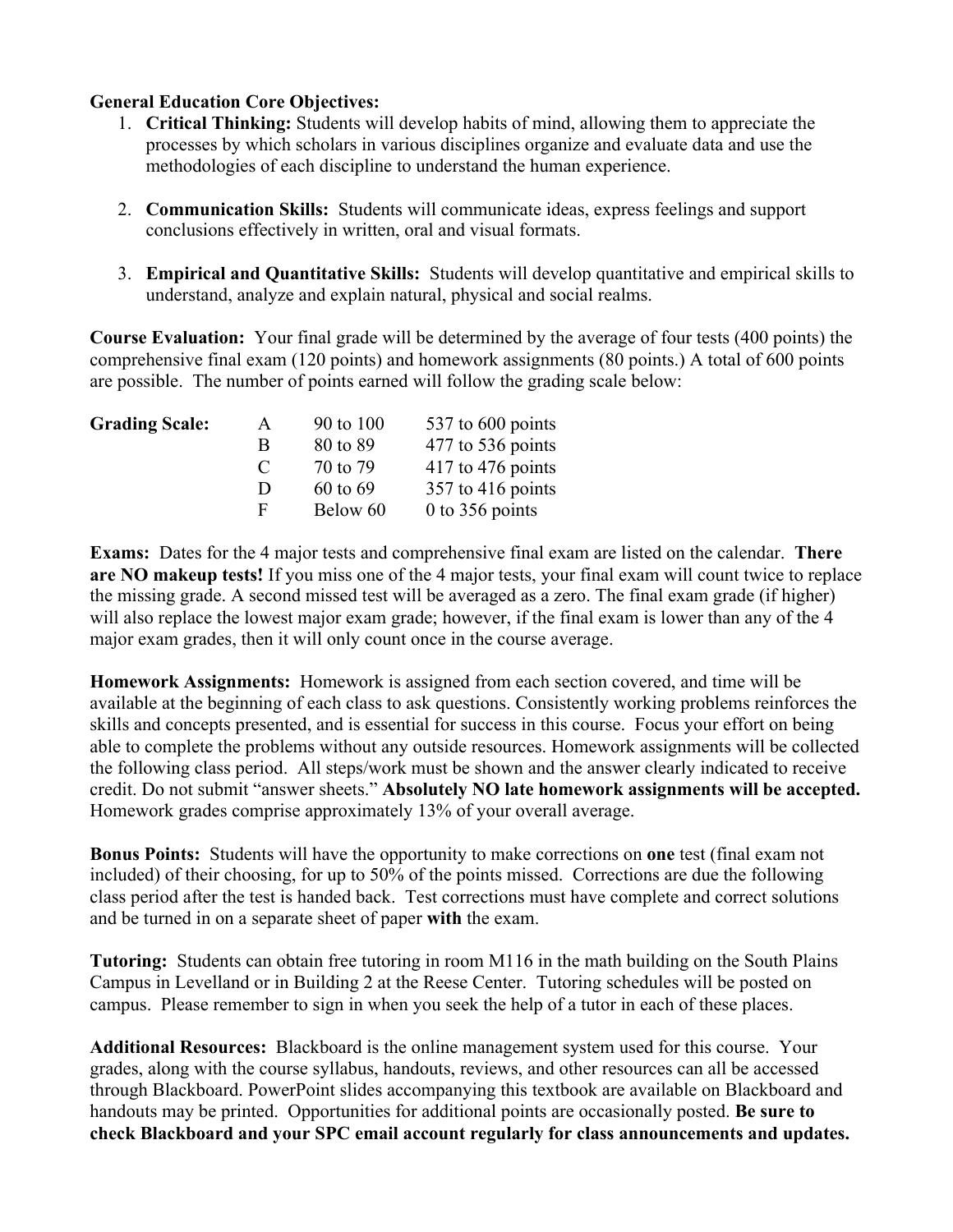**Attendance Policy:** Attendance will be taken every class period. Students who arrive late, leave early, sleep during class, or **access their cell phones during class,** may be counted absent. Whenever absences become excessive and, in the instructor's opinion, minimum course objectives cannot be met due to absences, the student will be withdrawn from the course. **Any student who misses 3 consecutive classes or exceeds 5 absences throughout the semester will be administratively dropped and receive a grade of X or F.** Students wishing to drop this class must see the registrar by Thursday, November 14, 2019 to officially withdraw and receive a grade of W.

**Classroom Civility:** Students are expected to be respectful of their fellow classmates and maintain a classroom environment that is conducive to learning. Turn off all cell phones and other electronic devices **before** entering the classroom. **Use of cell phones during class will not be tolerated! You will receive ONE verbal warning, after which you will be asked to leave and receive a zero for that day's assignment.** Refrain from using offensive language, talking loudly or off-topic, working on outside assignments, chewing tobacco products, or otherwise being disruptive in class. Food and/or drinks are NOT allowed in the classroom.

**Academic Honesty:** Students are expected to uphold the ideas of academic honesty. Academic dishonesty includes, but is not limited to, cheating on tests, collaborating with another student during a test, copying another student's work, using materials not authorized, and plagiarism. **Use of a graphing calculator, cell phone, or other electronic devices or apps during any in-class assignment or exam will result in a grade of zero.** Leaving the classroom during an exam will not be permitted. Students who do not follow the academic honesty policy will receive a grade of zero for the assignment, and may be dropped from the course with an F, or face possible suspension from the college.

**Diversity Statement:** In this class, the teacher will establish and support an environment that values and nurtures individual and group differences and encourages engagement and interaction. Understanding and respecting multiple experiences and perspectives will serve to challenge and stimulate all of us to learn about others, about the larger world and about ourselves. By promoting diversity and intellectual exchange, we will not only mirror society as it is, but also model society as it should and can be.

**Disabilities Statement:** Students with disabilities, including but not limited to physical, psychiatric, or learning disabilities, who wish to request accommodations in this class should notify the Disability Services Office early in the semester so that the appropriate arrangements may be made. In accordance with federal law, a student requesting accommodations must provide acceptable documentation of his/her disability to the Disability Services Office. For more information, call or visit the Disability Services Office at Levelland (Student Health & Wellness Office) 806-716-2577, Reese Center (Building 8) 806-716-4675, or Plainview Center (Main Office) 806-716-4302 or 806-296-9611.

**Non-Discrimination Statement:** South Plains College does not discriminate on the basis of race, color, national origin, sex, disability, or age in its programs and activities. The following person has been designated to handle inquiries regarding the non-discrimination policies: Vice President for Student Affairs, South Plains College, 1401 College Avenue, Box 5, Levelland, TX 79336. Phone number: 806-716-2360.